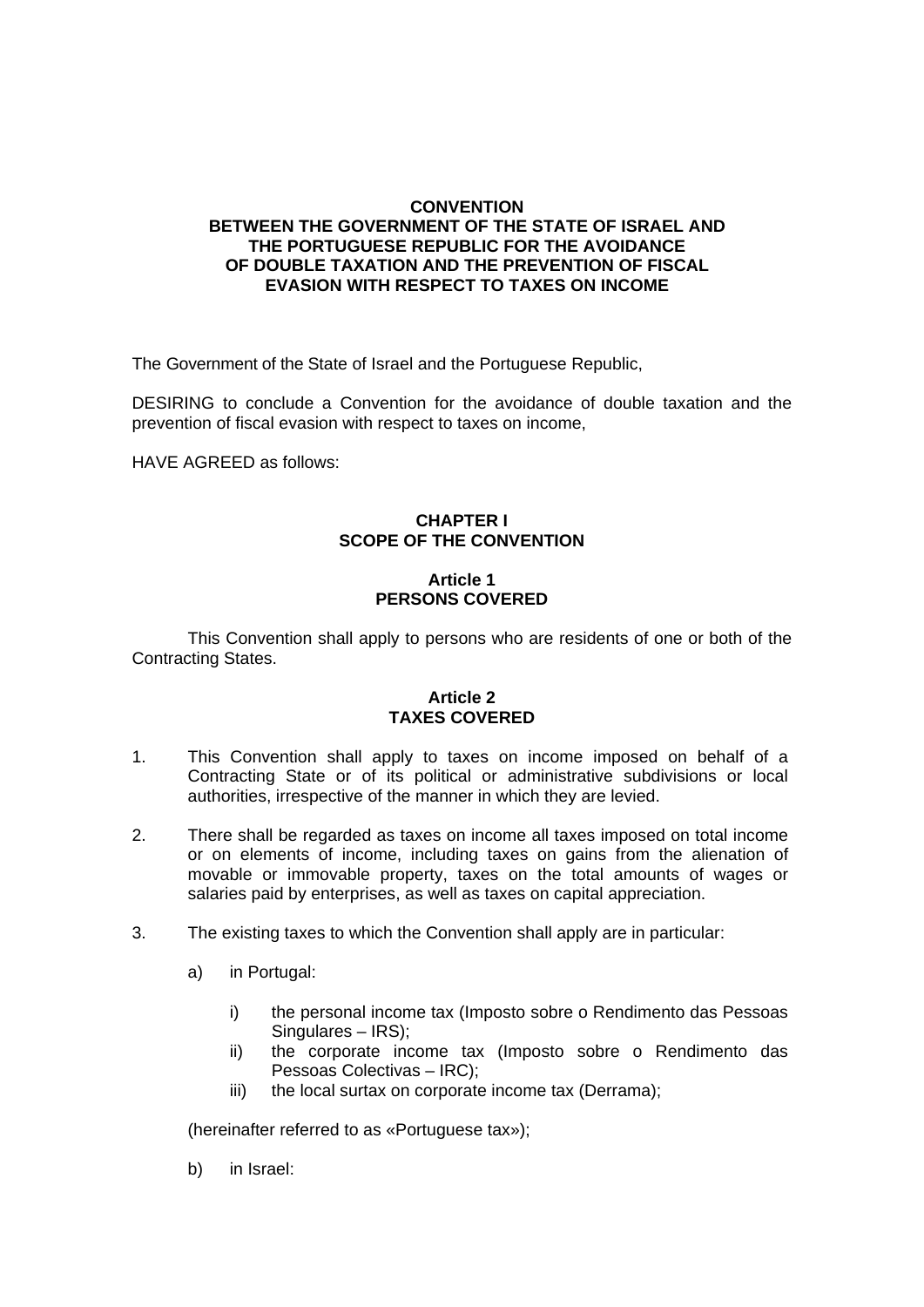- i) the income tax and company tax (including tax on capital gains);
- ii) the tax imposed upon gains from the alienation of real property according to the real estate Taxation Law;

(hereinafter referred to as «Israeli tax»).

4. The Convention shall apply also to any identical or substantially similar taxes which are imposed after the date of signature of the Convention in addition to, or in place of, the existing taxes. The competent authorities of the Contracting States shall notify each other of any significant changes which have been made in their respective taxation laws.

### **CHAPTER II DEFINITIONS**

# **Article 3 GENERAL DEFINITIONS**

- 1. For the purposes of this Convention, unless the context otherwise requires:
	- a) The term «Portugal» means the Portuguese Republic;
	- b) The term «Israel» means the State of Israel;
	- c) The terms «a Contracting State» and «the other Contracting State» means Israel or Portugal, as the context requires.
	- d) The term «person» includes an individual, a company and any other body of persons;
	- e) The term «company» means any body corporate or any entity which is treated as a body corporate for tax purposes;
	- f) The terms «enterprise of a Contracting State» and «enterprise of the other Contracting State» mean respectively an enterprise carried on by a resident of a Contracting State and an enterprise carried on by a resident of the other Contracting State;
	- g) The term «international traffic» means any transport by a ship or aircraft operated by an enterprise that has its place of effective management in a Contracting State, except when the ship or aircraft is operated solely between places in the other Contracting State;
	- h) The term «competent authority» means:
		- i) in Portugal: The Minister of Finance, the director general of Taxation (Director-Geral dos Impostos) or their authorized representatives;
		- ii) in Israel: The Minister of Finance or his authorized representative;
	- i) The term «national» means:
		- i) any individual possessing the nationality of a Contracting State;
		- ii) any legal person, partnership or association deriving its status as such from the laws in force in a Contracting State.
- 2. As regards the application of the Convention at any time by a Contracting State, any term not defined therein shall, unless the context otherwise requires, have the meaning which it has at that time under the law of that State for the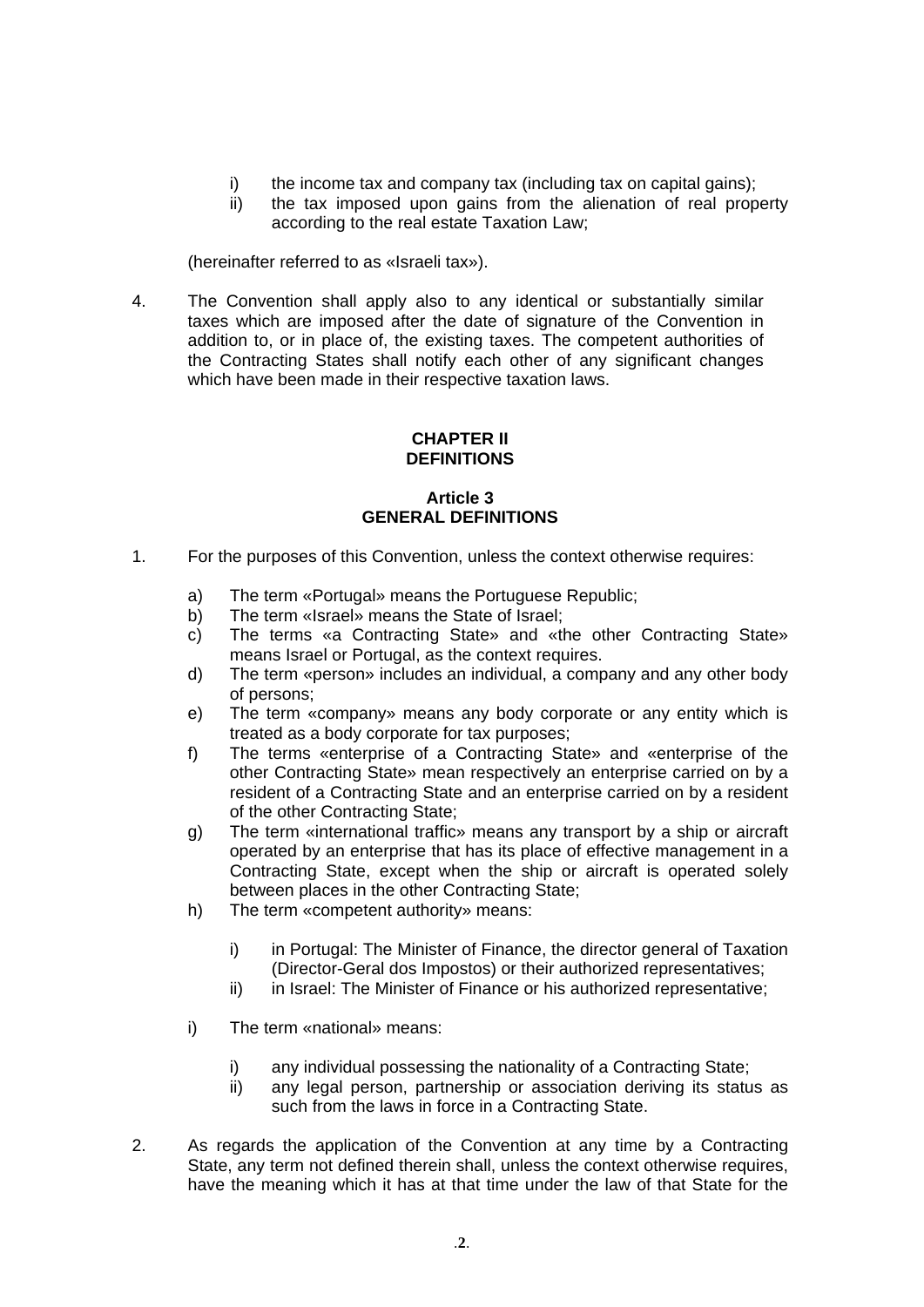purposes of the taxes to which the Convention applies, any meaning under the applicable tax laws of that State prevailing over a meaning given to the term under other laws of that State.

### **Article 4 RESIDENT**

- 1. For the purposes of this Convention, the term «resident of a Contracting State» means any person who, under the laws of that State, is liable to tax therein by reason of his domicile, residence, place of management or any other criterion of a similar nature, and also includes that State and any political or administrative subdivision or local authority thereof. This term, however, does not include any person who is liable to tax in that State in respect only of income from sources in that State.
- 2. Where by reason of the provisions of paragraph 1 an individual is a resident of both Contracting States, then his status shall be determined as follows:
	- a) he shall be deemed to be a resident only of the State in which he has a permanent home available to him; if he has a permanent home available to him in both States he shall be deemed to be a resident only of the State with which his personal and economic relations are closer (centre of vital interests);
	- b) if the State in which he has his centre of vital interests cannot be determined, or if he has not a permanent home available to him in either State, he shall be deemed to be a resident only of the State in which he has an habitual abode;
	- c) if he has a an habitual abode in both States or in neither of them, he shall be deemed to be a resident only of the State of which he is a national;
	- d) if he is a national of both States or of neither of them, the competent authorities of the Contracting States shall settle the question by mutual agreement.
- 3. Where by reason of the provisions of paragraph 1 a person other than an individual is a resident of both Contracting States, then it shall be deemed to be a resident only of the State in which its place of effective management is situated.

## **Article 5 PERMANENT ESTABLISHMENT**

- 1. For the purposes of this Convention, the term «permanent establishment» means a fixed place of business through which the business of an enterprise is wholly or partly carried on.
- 2. The term «permanent establishment» includes especially:
	- a) a place of management;
	- b) a branch;
	- c) an office;
	- d) a factory;
	- e) a workshop, and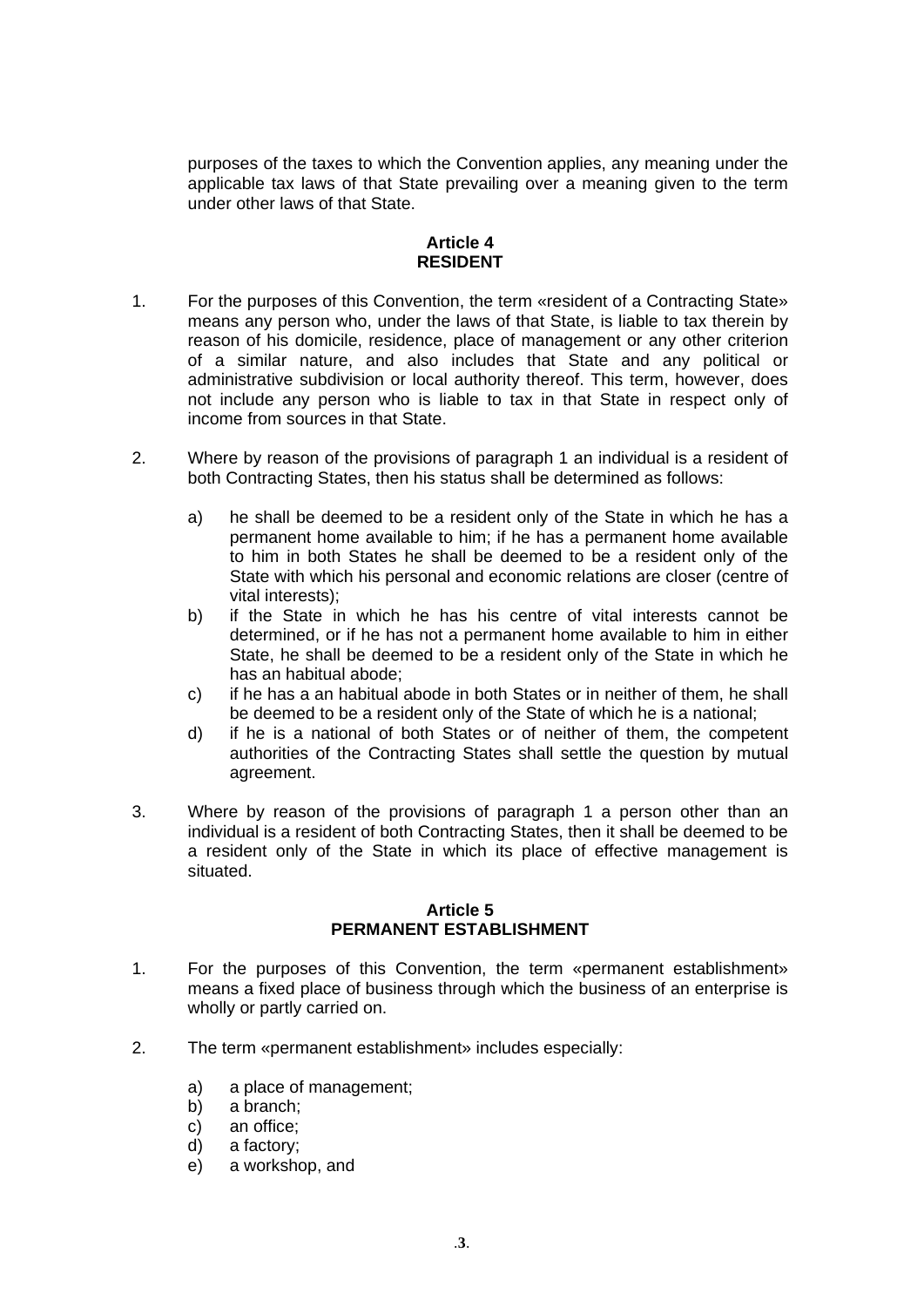- f) a mine, an oil or gas well, a quarry or any other place of extraction of natural resources.
- 3. A building site or construction or installation project constitutes a permanent establishment only if it lasts more than 12 (twelve) months;
- 4. Notwithstanding the preceding provisions of this Article, the term «permanent establishment» shall be deemed not to include:
	- a) the use of facilities solely for the purpose of storage, display or delivery of goods or merchandise belonging to the enterprise;
	- b) the maintenance of a stock of goods or merchandise belonging to the enterprise solely for the purpose of storage, display or delivery;
	- c) the maintenance of a stock of goods or merchandise belonging to the enterprise solely for the purpose of processing by another enterprise;
	- d) the maintenance of a fixed place of business solely for the purpose of purchasing goods or merchandise or of collecting information, for the enterprise;
	- e) the maintenance of a fixed place of business solely for the purpose of carrying on, for the enterprise, any other activity of a preparatory or auxiliary character;
	- f) the maintenance of a fixed place of business solely for any combination of activities mentioned in sub-paragraphs a) to e), provided that the overall activity of the fixed place of business resulting from this combination is of a preparatory or auxiliary character.
- 5. Notwithstanding the provisions of paragraphs 1 and 2, where a person other than an agent of an independent status to whom paragraph  $6$  applies  $-$  is acting on behalf of an enterprise and has, and habitually exercises, in a Contracting State an authority to conclude contracts in the name of the enterprise, that enterprise shall be deemed to have a permanent establishment in that State in respect of any activities which that person undertakes for the enterprise, unless the activities of such person are limited to those mentioned in paragraph 4 which, if exercised through a fixed place of business, would not make this fixed place of business a permanent establishment under the provisions of that paragraph.
- 6. An enterprise shall not be deemed to have a permanent establishment in a Contracting State merely because it carries on business in that State through a broker, general commission agent or any other agent of an independent status, provided that such persons are acting in the ordinary course of their business.
- 7. The fact that a company which is a resident of a Contracting State controls or is controlled by a company which is a resident of the other Contracting State, or which carries on business in that other State (whether through a permanent establishment or otherwise), shall not of itself constitute either company a permanent establishment of the other.

#### **CHAPTER III TAXATION ON INCOME**

#### **Article 6**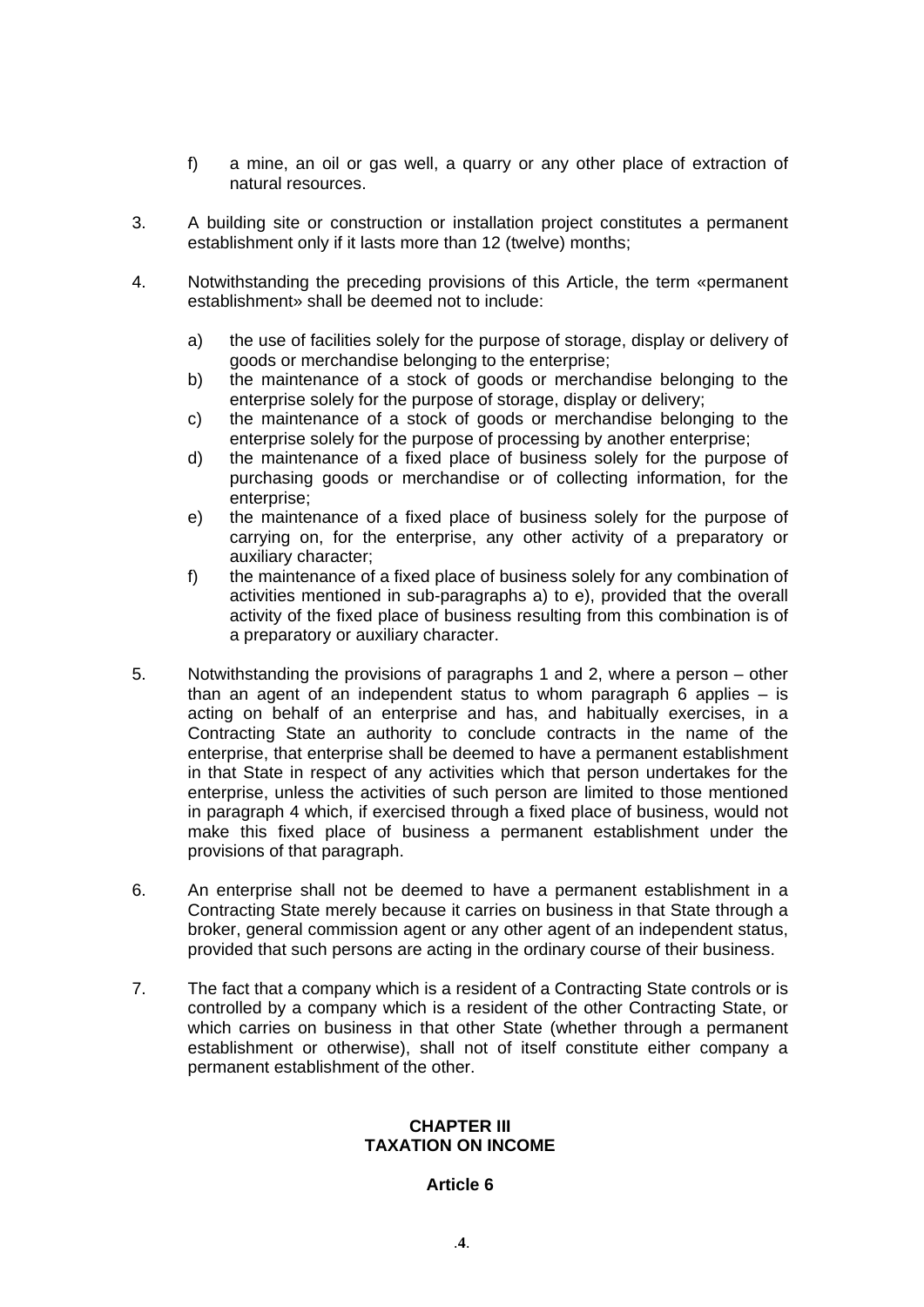# **INCOME FROM IMMOVABLE PROPERTY**

- 1. Income derived by a resident of a Contracting State from immovable property (including income from agriculture or forestry) situated in the other Contracting State may be taxed in that other State.
- 2. The term «immovable property» shall have the meaning which it has under the law of the Contracting State in which the property in question is situated. The term shall in any case include property accessory to immovable property, livestock and equipment used in agriculture and forestry, rights to which the provisions of general law respecting landed property apply, usufruct of immovable property and rights to variable or fixed payments as consideration for the working of, or the right to work, mineral deposits, sources and other natural resources; ships ,boats and aircraft shall not be regarded as immovable property.
- 3. The provisions of paragraph 1 shall apply to income derived from the direct use, letting, or use in any other form of immovable property.
- 4. The provisions of paragraphs 1 and 3 shall also apply to the income from immovable property of an enterprise and to the income from immovable property used for the performance of independent personal services.
- 5. The foregoing provisions shall also apply to income from movable property or income derived from services, connected with the use or the right to use the immovable property.

#### **Article 7 BUSINESS PROFITS**

- 1. The profits of an enterprise of a Contracting State shall be taxable only in that State unless the enterprise carries on business in the other Contracting State through a permanent establishment situated therein. If the enterprise carries on business as aforesaid, the profits of the enterprise may be taxed in the other State but only so much of them as is attributable to that permanent establishment.
- 2. Subject to the provisions of paragraph 3, where an enterprise of a Contracting State carries on business in the other Contracting State through a permanent establishment situated therein, there shall in each Contracting State be attributed to that permanent establishment the profits which it might be expected to make if it were a distinct and separate enterprise engaged in the same or similar activities under the same or similar conditions and dealing wholly independently with the enterprise of which it is a permanent establishment.
- 3. In determining the profits of a permanent establishment, there shall be allowed as deductions expenses which are incurred for the purposes of the permanent establishment, including executive and general administrative expenses so incurred, whether in the State in which the permanent establishment is situated or elsewhere.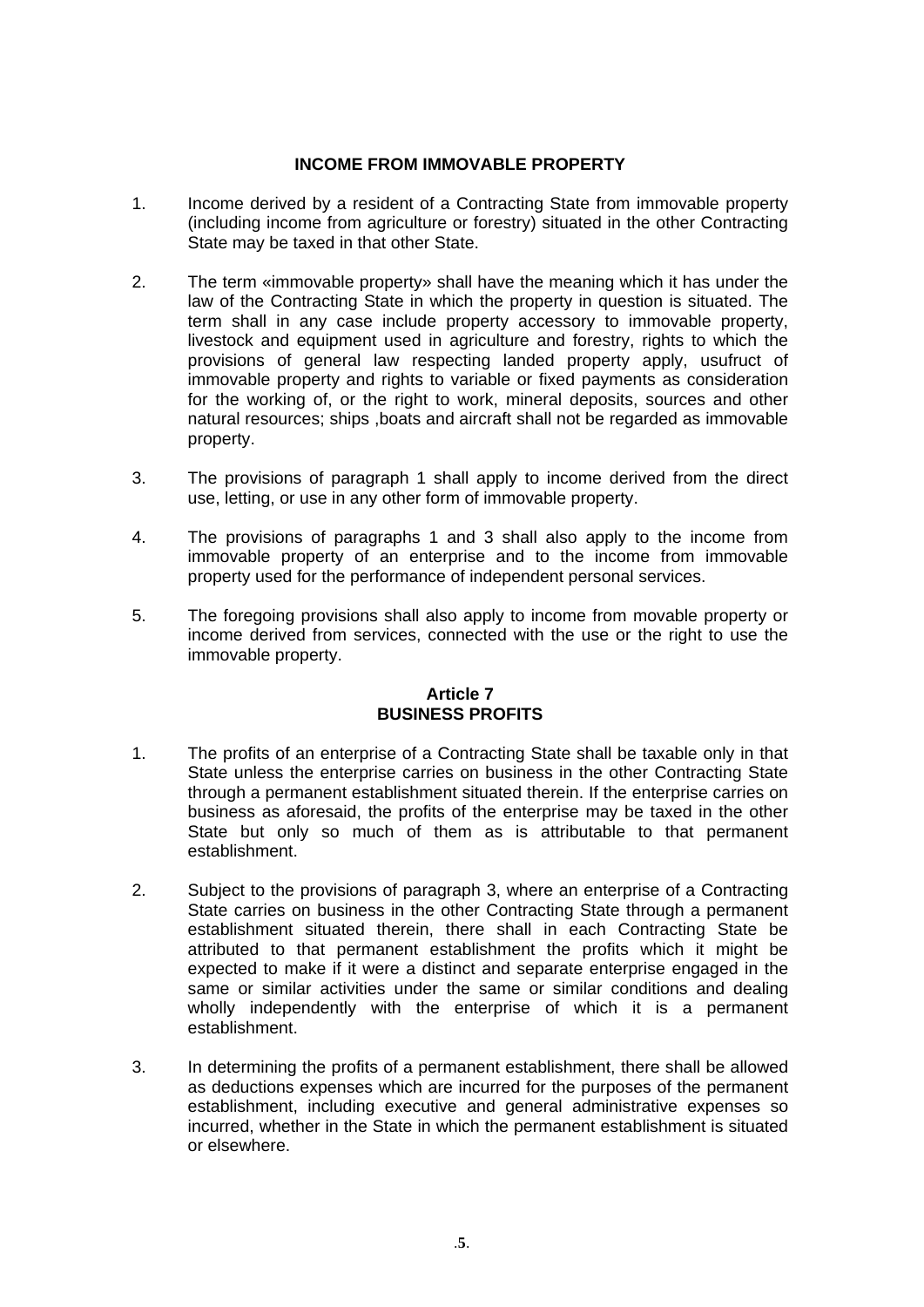- 4. Insofar as it has been customary in a Contracting State to determine the profits to be attributed to a permanent establishment on the basis of an apportionment of the total profits of the enterprise to its various parts, nothing in paragraph 2 shall preclude that Contracting State from determining the profits to be taxed by such an apportionment as may be customary; the method of apportionment adopted shall, however, be such that the result shall be in accordance with the principles contained in this Article.
- 5. No profits shall be attributed to a permanent establishment by reason of the mere purchase by that permanent establishment of goods or merchandise for the enterprise.
- 6. For the purposes of the preceding paragraphs, the profits to be attributed to the permanent establishment shall be determined by the same method year by year unless there is good and sufficient reason to the contrary.
- 7. Where profits include items of income which are dealt with separately in other Articles of this Convention, then the provisions of those Articles shall not be affected by the provisions of this Article.

## **Article 8 SHIPPING AND AIR TRANSPORT**

- 1. Profits from the operation of ships or aircraft in international traffic shall be taxable only in the Contracting State in which the place of effective management of the enterprise is situated.
- 2. If the place of effective management of a shipping enterprise is aboard a ship, then it shall be deemed to be situated in the Contracting State in which the home harbor of the ship is situated, or, if there is no such home harbor, in the Contracting State of which the operator of the ship is a resident.
- 3. The provisions of paragraph 1 shall also apply to profits from the participation in a pool, a joint business or an international operating agency.

#### **Article 9 ASSOCIATED ENTERPRISES**

- 1. Where
	- a) an enterprise of a Contracting State participates directly or indirectly in the management, control or capital of an enterprise of the other Contracting State, or
	- b) the same persons participate directly or indirectly in the management, control or capital of an enterprise of a Contracting State and an enterprise of the other Contracting State,

and in either case conditions are made or imposed between the two enterprises in their commercial or financial relations which differ from those which would be made between independent enterprises, then any profits which would, but for those conditions, have accrued to one of the enterprises, but, by reason of those conditions, have not so accrued, may be included in the profits of that enterprise and taxed accordingly.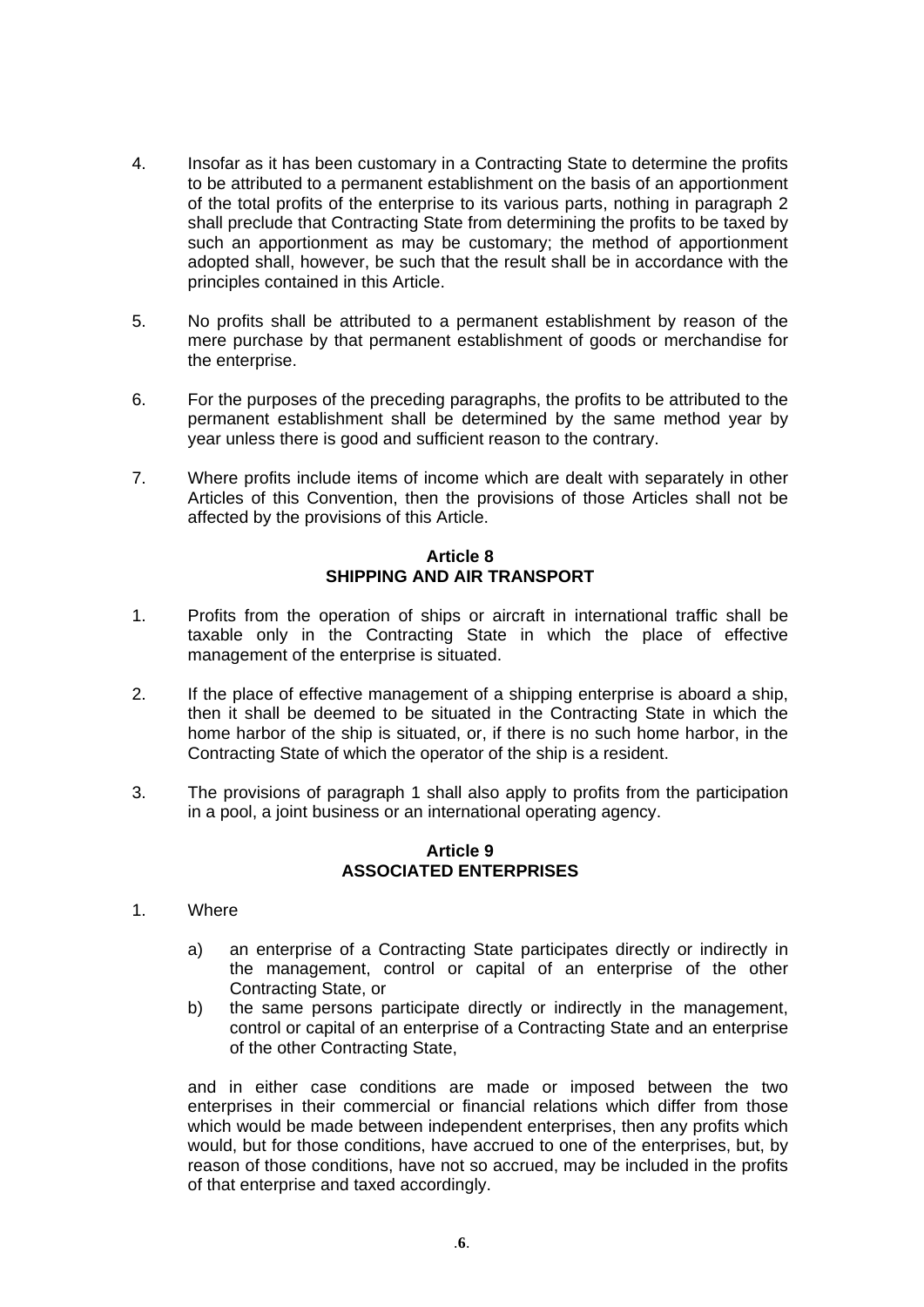2. Where a Contracting State includes in the profits of an enterprise of that State – and taxes accordingly – profits on which an enterprise of the other Contracting State has been charged to tax in that other State and the profits so included are profits which would have accrued to the enterprise of the firstmentioned State if the conditions made between the two enterprises had been those which would have been made between independent enterprises, then that other State shall make an appropriate adjustment to the amount of the tax charged therein on those profits. In determining such adjustment, due regard shall be had to the other provisions of this Convention and the competent authorities of the Contracting States shall if necessary consult each other.

### **Article 10 DIVIDENDS**

- 1. Dividends paid by a company which is a resident of a Contracting State to a resident of the other Contracting State may be taxed in that other State.
- 2. However, such dividends may also be taxed in the Contracting State of which the company paying the dividends is a resident and according to the laws of that State, but if the beneficial owner of the dividends is a resident of the other Contracting State, the tax so charged shall not exceed:
	- a) 5 per cent of the gross amount of the dividends if the beneficial owner is a company (other than a partnership) which holds directly at least 25 per cent of the capital of the company paying the dividends;
	- b) 10 per cent of the gross amount of the dividends, notwithstanding the provisions of sub-paragraph a), if the beneficial owner is a company which holds directly at least 25 per cent of the capital of the company paying the dividends where that latter company is a resident of Israel and the dividends are paid out of profits which are subject to tax in Israel at a rate which is lower than the normal rate of Israeli company tax;
	- c) 15 per cent of the gross amount of the dividends in all other cases.

The competent authorities of the Contracting States shall by mutual agreement settle the mode of application of these limitations.

This paragraph shall not affect the taxation of the company in respect of the profits out of which the dividends are paid.

- 3. The term «dividends» as used in this Article means income from shares, «jouissance» shares or «jouissance» rights, mining shares, founders' shares or other rights, not being debt-claims, participating in profits, as well as income from other corporate rights which is subjected to the same taxation treatment as income from shares by the laws of the State of which the company making the distribution is a resident.
- 4. The provisions of paragraphs 1 and 2 shall not apply if the beneficial owner of the dividends, being a resident of a Contracting State, carries on business in the other Contracting State of which the company paying the dividends is a resident, through a permanent establishment situated therein, or performs in that other State independent personal services from a fixed base situated therein, and the holding in respect of which the dividends are paid is effectively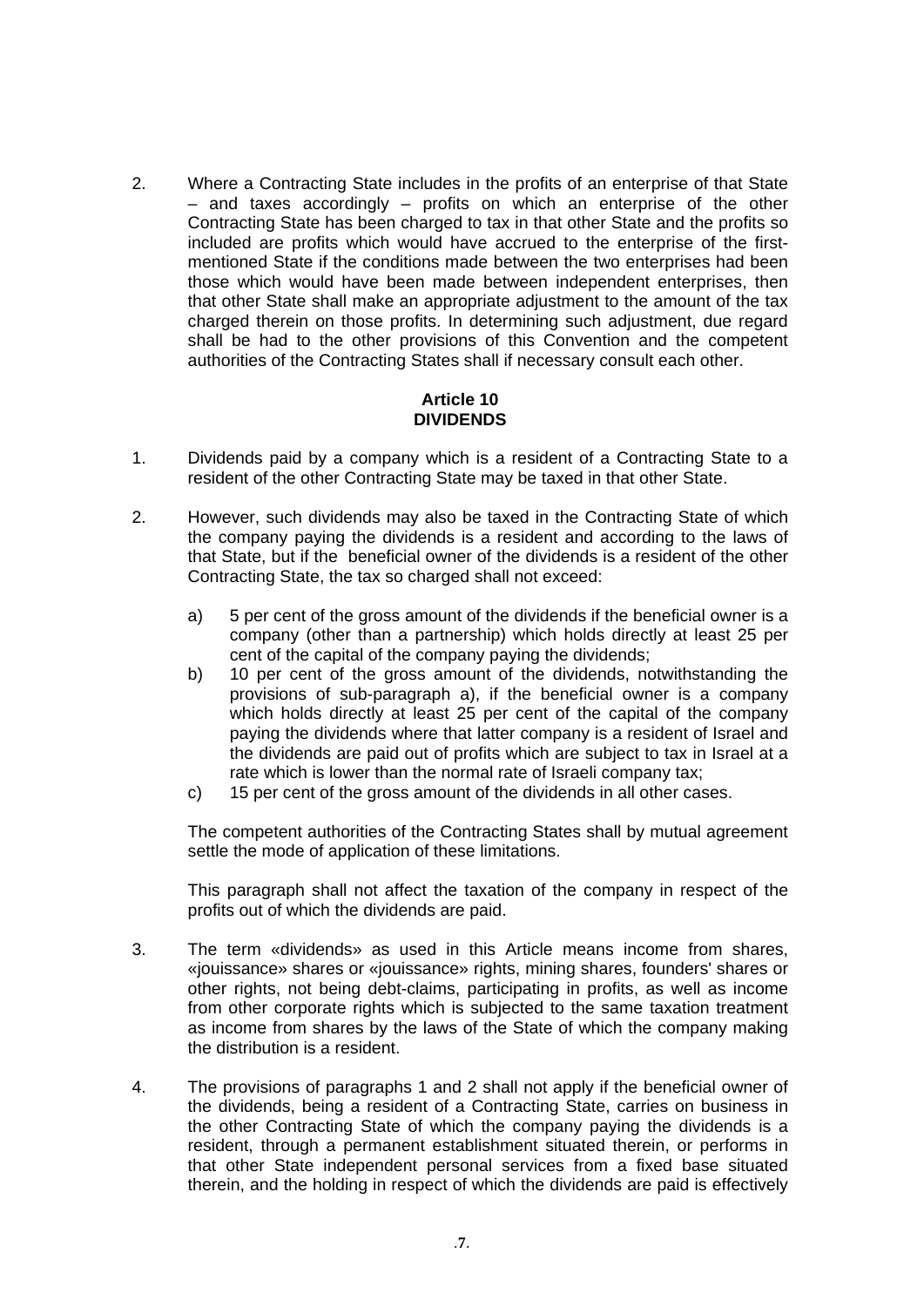connected with such permanent establishment or fixed base. In such case the provisions of Article 7 or Article 14, as the case may be, shall apply.

5. Where a company which is a resident of a Contracting State derives profits or income from the other Contracting State, that other State may not impose any tax on the dividends paid by the company, except insofar as such dividends are paid to a resident of that other State or insofar as the holding in respect of which the dividends are paid is effectively connected with a permanent establishment or a fixed base situated in that other State, nor subject the company's undistributed profits to a tax on the company's undistributed profits, even if the dividends paid or the undistributed profits consist wholly or partly of profits or income arising in such other State.

# **Article 11 INTEREST**

- 1. Interest arising in a Contracting State and paid to a resident of the other Contracting State may be taxed in that other State.
- 2. However, such interest may also be taxed in the Contracting State in which it arises and according to the laws of that State, but if the beneficial owner of the interest is a resident of the other Contracting State, the tax so charged shall not exceed 10 per cent of the gross amount of the interest. The competent authorities of the Contracting States shall by mutual agreement settle the mode of application of this limitation.
- 3. Notwithstanding the provisions of paragraphs 1 and 2, interest arising in a Contracting State shall be exempt from tax in that State if it is paid in relation to any loan granted or guaranteed by the Government of the other Contracting State, a political or administrative subdivision, a local authority or the Central Bank thereof, or if it is paid to an institution for the insurance of risk arising in international trade, to the extent that it acts on behalf of the other Contracting State.
- 4. The term «interest» as used in this Article means income from debt-claims of every kind, whether or not secured by mortgage and whether or not carrying a right to participate in the debtor's profits, and in particular, income from government securities and income from bonds or debentures, including premiums and prizes attaching to such securities, bonds or debentures. Penalty charges for late payment shall not be regarded as interest for the purpose of this Article.
- 5. The provisions of paragraphs 1 and 2 shall not apply if the beneficial owner of the interest, being a resident of a Contracting State, carries on business in the other Contracting State in which the interest arises through a permanent establishment situated therein or perform in that other State independent personal services from a fixed base situated therein and the debt-claim in respect of which the interest is paid is effectively connected with such permanent establishment, then such interest shall be deemed to arise in the State in which the permanent establishment is situated. In such case the provisions of Article 7 or Article 14, as the case may be, shall apply.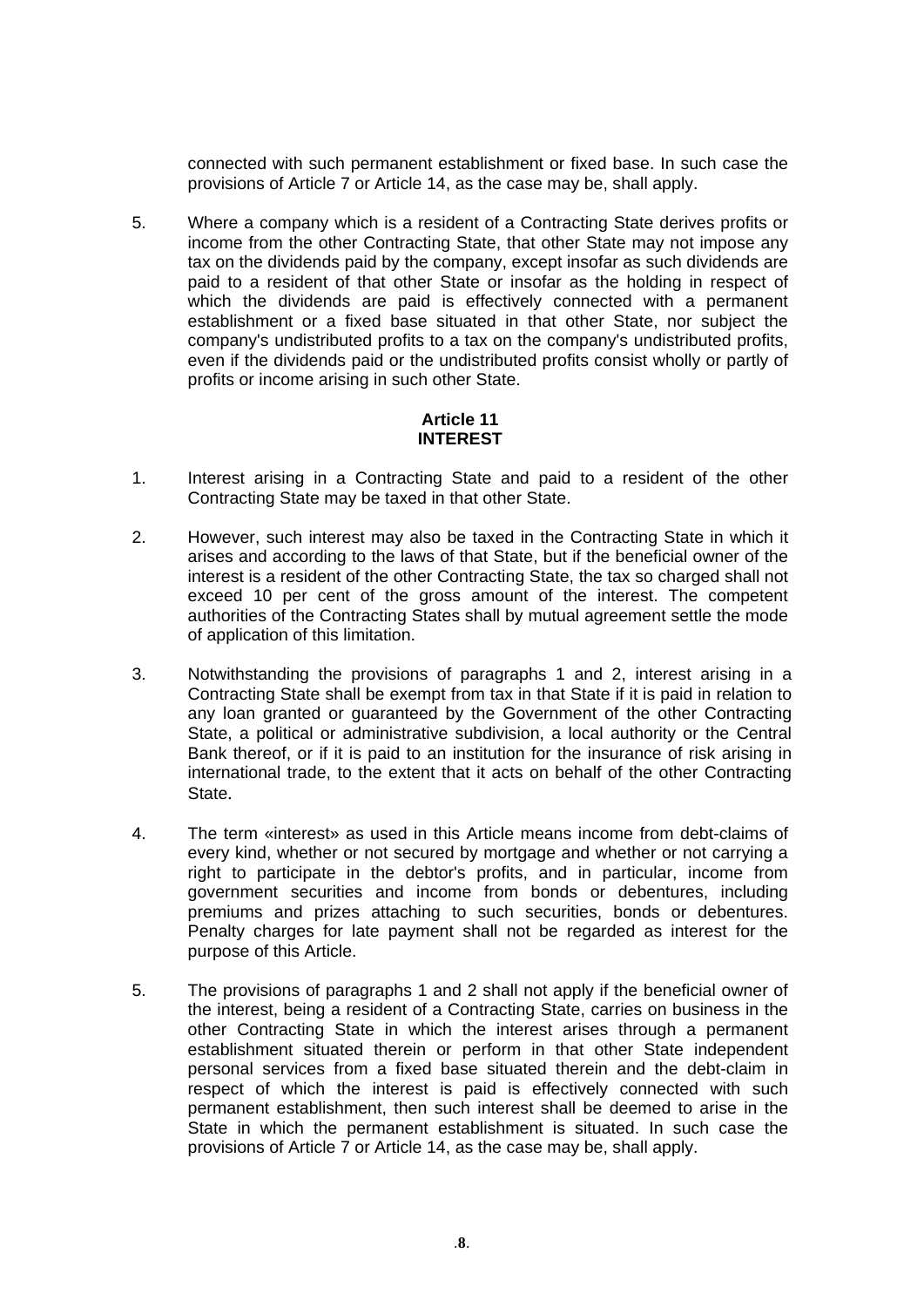- 6. Interest shall be deemed to arise in a Contracting State when the payer is a resident of that State. Where, however, the person paying the interest, whether he is a resident of a Contracting State or not, has in a Contracting State a permanent establishment or a fixed base in connection with which the indebtedness on which the interest is paid was incurred, and such interest is borne by such permanent establishment or a fixed base, then such interest shall be deemed to arise in the State in which the permanent establishment or a fixed base is situated.
- 7. Where, by reason of a special relationship between the payer and the beneficial owner or between both of them and some other person, the amount of the interest, having regard to the debt- claim for which it is paid, exceeds the amount which would have been agreed upon by the payer and the beneficial owner in the absence of such relationship, the provisions of this Article shall apply only to the last-mentioned amount. In such case, the excess part of the payments shall remain taxable according to the laws of each Contracting State, due regard being had to the other provisions of this Convention.

# **Article 12 ROYALTIES**

- 1. Royalties arising in a Contracting State and paid to a resident of the other Contracting State may be taxed in that other State.
- 2. However, such royalties may also be taxed in the Contracting State in which they arise and according to the laws of that State, but if the beneficial owner of the royalties is a resident of the Other Contracting State, the tax so charged shall not exceed 10 per cent of the gross amount of the royalties.

The competent authorities of the Contracting States shall by mutual agreement settle the mode of application of this limitation.

- 3. The term «royalties» as used in this Article means payments of any kind received as a consideration for the use of, or the right to use, any copyright of literary, artistic or scientific work including cinematograph films, any patent, trade mark, design or model, plan, secret formula or process, or for information concerning industrial, commercial or scientific experience.
- 4. The provisions of paragraphs 1 and 2 shall not apply if the beneficial owner of the royalties, being a resident of a Contracting State, carries on business in the other Contracting State in which the royalties arise, through a permanent establishment situated therein or performs in that other State independent personal services from a fixed base situated therein, and the right or property in respect of which the royalties are paid is effectively connected with such permanent establishment or fixed base. In such case the provisions of Article 7 or Article 14, as the case may be, shall apply.
- 5. Royalties shall be deemed to arise in a Contracting State when the payer is a resident of that State. Where, however, the person paying the royalties, whether he is a resident of a Contracting State or not, has in a Contracting State a permanent establishment or fixed base in connection with which the obligation to pay the royalties was incurred, and such royalties are borne by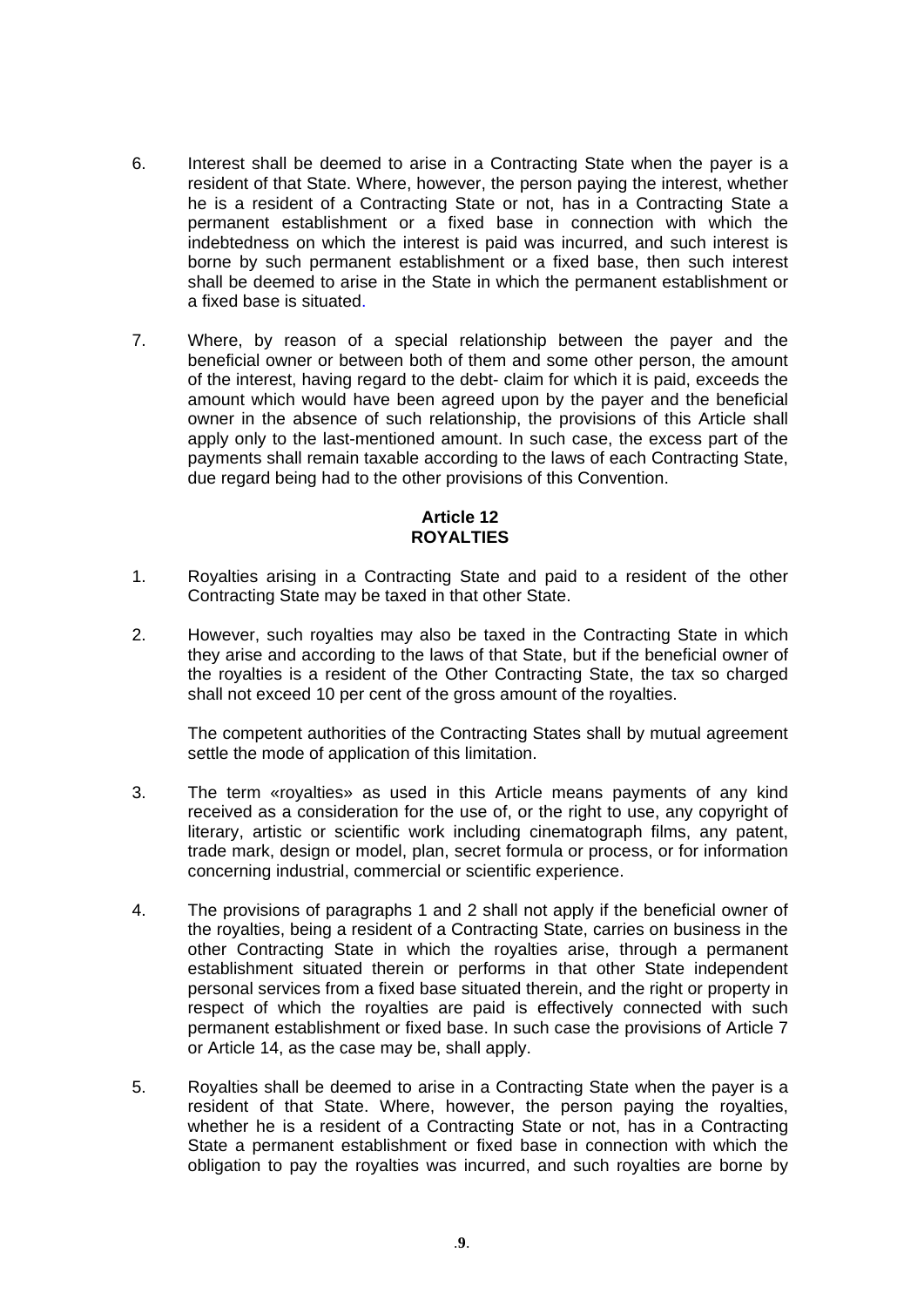such permanent establishment, then such royalties shall be deemed to arise in the State in which the permanent establishment or fixed base is situated.

6. Where, by reason of a special relationship between the payer and the beneficial owner or between both of them and some other person, the amount of the royalties, having regard to the use, right or information for which they are paid, exceeds the amount which would have been agreed upon by the payer and the beneficial owner in the absence of such relationship, the provisions of this Article shall apply only to the last-mentioned amount. In such case, the excess part of the payments shall remain taxable according to the laws of each Contracting State, due regard being had to the other provisions of this Convention.

## **Article 13 CAPITAL GAINS**

- 1. Gains derived by a resident of a Contracting State from the alienation of immovable property referred to in Article 6 and situated in the other Contracting State may be taxed in that other State.
- 2. Gains from the alienation of movable property forming part of the business property of a permanent establishment which an enterprise of a Contracting State has in the other Contracting State or of movable property pertaining to a fixed base available to a resident of a Contracting State for the purpose of performing independent personal services, including such gains from the alienation of such a permanent establishment (alone or with the whole enterprise) or of such fixed base, may be taxed in the that other State.
- 3. Gains from the alienation of ships or aircraft operated in international traffic or movable property pertaining to the operation of such ships or aircraft, shall be taxable only in the Contracting State in which the place of the effective management of the enterprise is situated.
- 4. Gains derived by a resident of a Contracting State from the alienation of shares or of a comparable interest deriving more than 50 percent of their value, directly or indirectly, from immovable property situated in the other Contracting State may be taxed in that other State.
- 5. Gains from the alienation of any property other than that referred to in paragraphs 1, 2, 3 and 4, shall be taxable only in the Contracting State of which the alienator is a resident.

#### **Article 14 INDEPENDENT PERSONAL SERVICES**

1. Income derived by a resident of a Contracting State in respect of professional service or other activities of independent character shall be taxable only in that State unless he has a fixed base regulatory available to him in the other Contracting State for the purpose of performing his activities. If he has such a fixed base, the income may be taxed in the other Contracting State but only so much of it as attributable to that fixed base.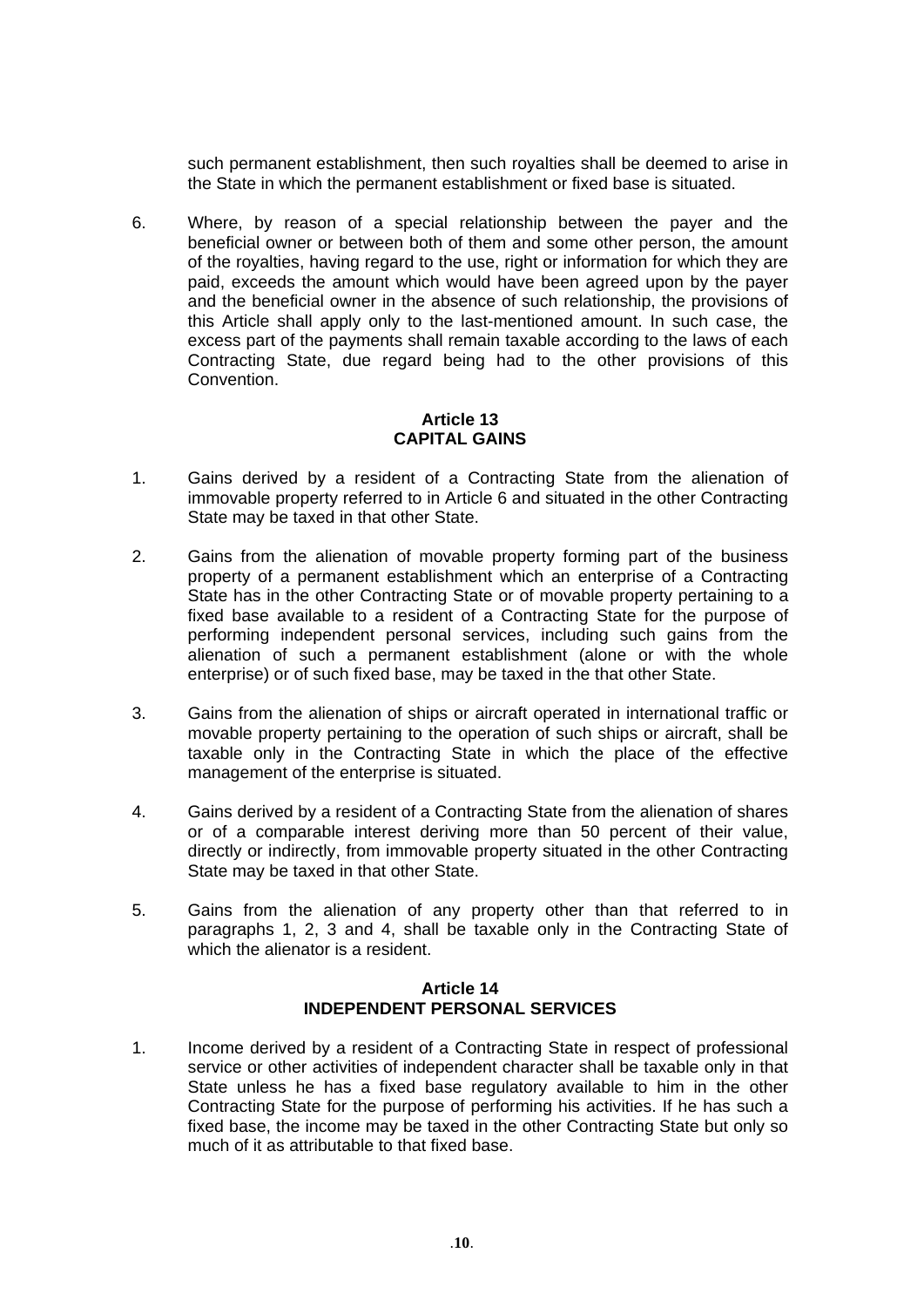2. The term «professional services» includes especially independent activities of physicians, lawyers, engineers, architects, dentists and accountants.

## **Article 15 INCOME FROM EMPLOYMENT**

- 1. Subject to the provisions of Articles 16, 18, 19 and 20, salaries, wages and other similar remuneration derived by a resident of a Contracting State in respect of an employment shall be taxable only in that State unless the employment is exercised in the other Contracting State. If the employment is so exercised, such remuneration as is derived there from may be taxed in that other State.
- 2. Notwithstanding the provisions of paragraph 1, remuneration derived by a resident of a Contracting State in respect of an employment exercised in the other Contracting State shall be taxable only in the first-mentioned State if:
	- a) the recipient is present in the other State for a period or periods not exceeding in the aggregate 183 days in any twelve month period commencing or ending in the calendar year concerned, and
	- b) the remuneration is paid by, or on behalf of, an employer who is not a resident of the other State, and
	- c) the remuneration is not borne by a permanent establishment or a fixed base which the employer has in the other State.
- 3. Notwithstanding the preceding provisions of this Article, remuneration derived in respect of an employment exercised aboard a ship or aircraft operated in international traffic may be taxed in the Contracting State in which the place of effective management of the enterprise is situated.

### **Article 16 DIRECTORS' FEES**

Directors' fees and other similar payments derived by a resident of a Contracting State in his capacity as a member of the board of directors or supervisory board or of another similar organ of a company which is a resident of the other Contracting State may be taxed in that other State.

### **Article 17 ARTISTES AND SPORTSMEN**

- 1. Notwithstanding the provisions of Articles 14 and 15, income derived by a resident of a Contracting State as an entertainer, such as a theatre, motion picture, radio or television artiste, or a musician, or as a sportsman, from his personal activities as such exercised in the other Contracting State, may be taxed in that other State.
- 2. Where income in respect of personal activities exercised by an entertainer or a sportsman in his capacity as such accrues not to the entertainer or sportsman himself but to another person, that income may, notwithstanding the provisions of Articles 7, 14 and 15, be taxed in the Contracting State in which the activities of the entertainer or sportsman are exercised.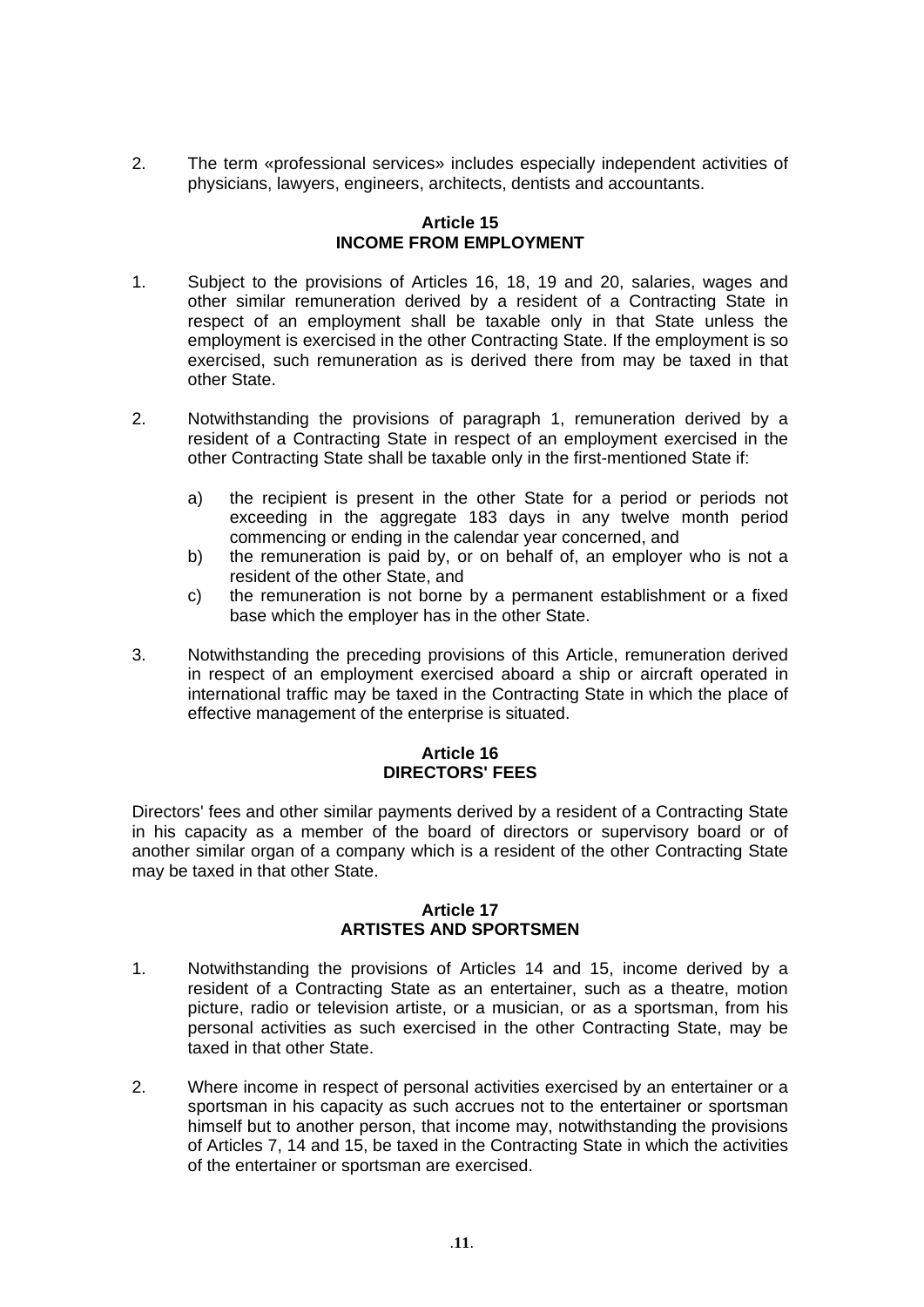3. The provisions of paragraphs 1 and 2 shall not apply to income derived from activities exercised in a Contracting State by an entertainer or sportsman if the visit to that State is wholly or mainly supported by public funds of the other Contracting State In such a case, the income shall be taxable in accordance with the provisions of Article 7, 14 or 15, as the case may be.

### **Article 18 PENSIONS**

 Subject to the provisions of paragraph 2 of Article 19, pensions and other similar remuneration paid to a resident of a Contracting State in consideration of past employment shall be taxable only in that State.

### **Article 19 GOVERNMENT SERVICE**

- 1. a) Salaries, wages and other similar remuneration, other than a pension, paid by a Contracting State or a political or administrative subdivision or a local authority thereof to an individual in respect of services rendered to that State or subdivision or authority shall be taxable only in that State.
	- b) However, such salaries, wages and other similar remuneration shall be taxable only in the other Contracting State if the services are rendered in that State and the individual is a resident of that State who:
		- i) is a national of that State; or
		- ii) did not become a resident of that State solely for the purpose of rendering the services.
- 2. a) Any pension paid by, or out of funds created by, a Contracting State or a political or administrative subdivision or a local authority thereof to an individual in respect of services rendered to that State *or subdivision* or authority shall be taxable only in that State.
	- b) However, such pension shall be taxable only in the other Contracting State if the individual is a resident of, and a national of, that State.
- 3. The provisions of Articles 15, 16, 17 and 18 shall apply to such salaries, wages and other similar remuneration and to pensions in respect of services rendered in connection with a business carried on by a Contracting State or a political or administrative subdivision or a local authority thereof.

### **Article 20 PROFESSORS AND RESEARCHERS**

1. An individual who is or was a resident of a Contracting State immediately before visiting the other Contracting State, solely for the purpose of teaching or scientific research at an university, college, school, or other similar educational or scientific research institution which is recognized as non-profitable by the Government of that other State, or under an official programme of cultural, educational or scientific exchange, for a period not exceeding two years from the date of his first arrival in that other State, shall be exempt from tax in that other State on his remuneration for such teaching or research.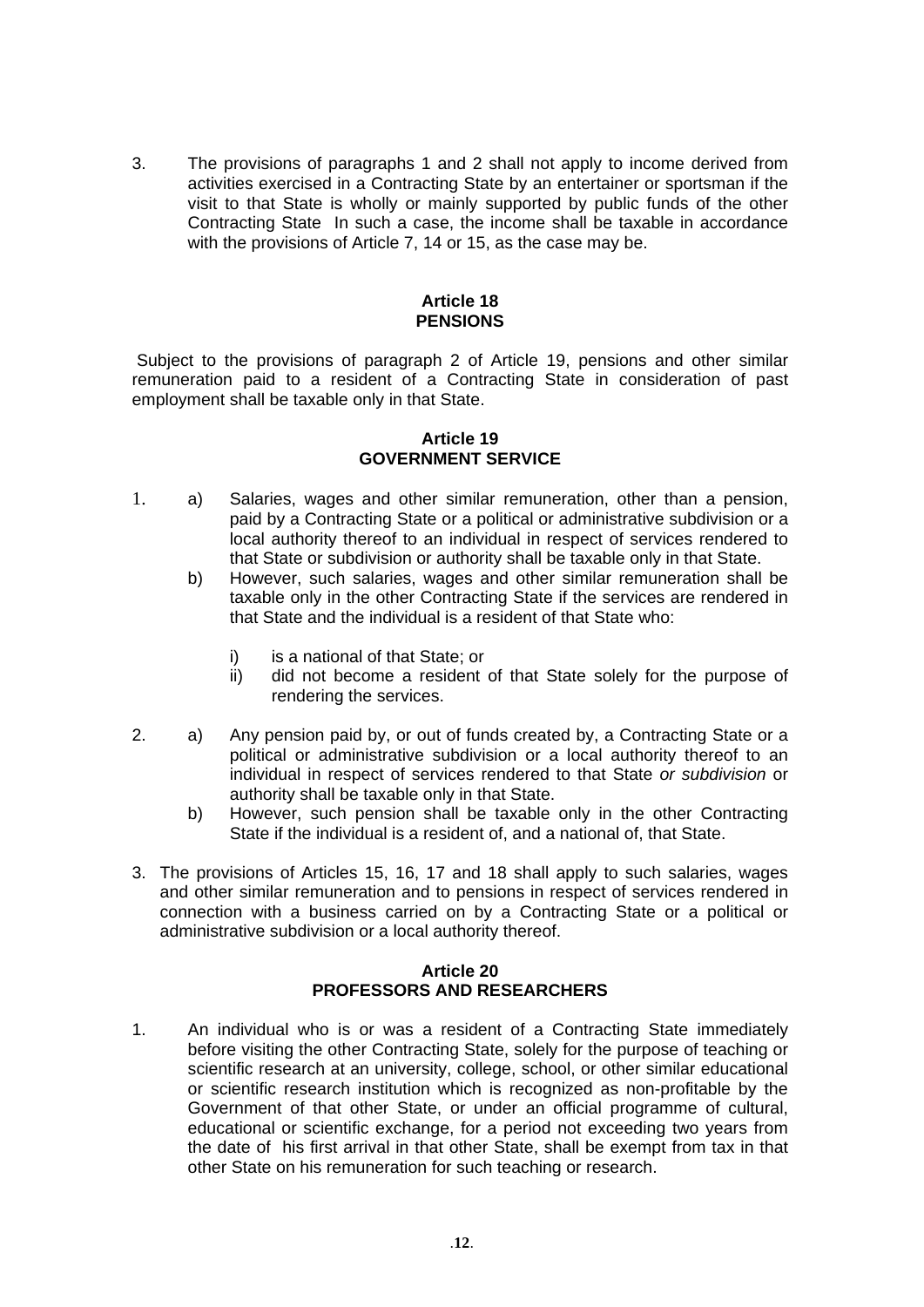2. No exemption shall be granted under paragraph 1 with respect to any remuneration for research if such research is undertaken not in the public interest but for the private benefit of a specific person or persons.

## **Article 21 STUDENTS**

Payments which a student or business apprentice who is or was immediately before visiting a Contracting State a resident of the other Contracting State and who is present in the first-mentioned State solely for the purpose of his education or training receives for the purpose of his maintenance, education or training shall not be taxed in the first-mentioned State, provided that such payments arise from sources outside that State.

# **Article 22 OTHER INCOME**

- 1. Items of income of a resident of a Contracting State, wherever arising, not dealt with in the foregoing Articles of this Convention shall be taxable only in that State.
- 2. The provisions of paragraph 1 shall not apply to income, other than income from immovable property as defined in paragraph 2 of Article 6, if the recipient of such income, being a resident of a Contracting State, carries on business in the other Contracting State through a permanent establishment situated therein, and the right or property in respect of which the income is paid is effectively connected with such permanent establishment or fixed base. In such case the provisions of Article 7 or Article 14, as the case may be, shall apply.

# **CHAPTER IV ELIMINATION OF DOUBLE TAXATION**

## **Article 23 ELIMINATION OF DOUBLE TAXATION**

- 1. In the case of Portugal double taxation shall be eliminated as follows:
	- a) Where a resident of Portugal derives income which, in accordance with the provisions of this Convention, may be taxed in Israel, Portugal shall allow as a deduction from the tax on the income of that resident an amount equal to the tax paid in Israel. Such deduction shall not, however, exceed that part of the income tax as computed before the deduction is given, which is attributable to the income which may be taxed in Portugal;
	- b) Notwithstanding the provision of sub-paragraph a), where a company (other than a partnership) which is resident of Portugal receives dividends from a company which is resident of Israel and which is not exempt from corporation tax in Israel, Portugal shall allow a deduction for 95 per cent of such dividends included in the tax base of the company receiving dividends, provided that the latter company holds directly at least 25 per cent of the capital of the company paying the dividends and that participation was held continuously for the preceding two years, or from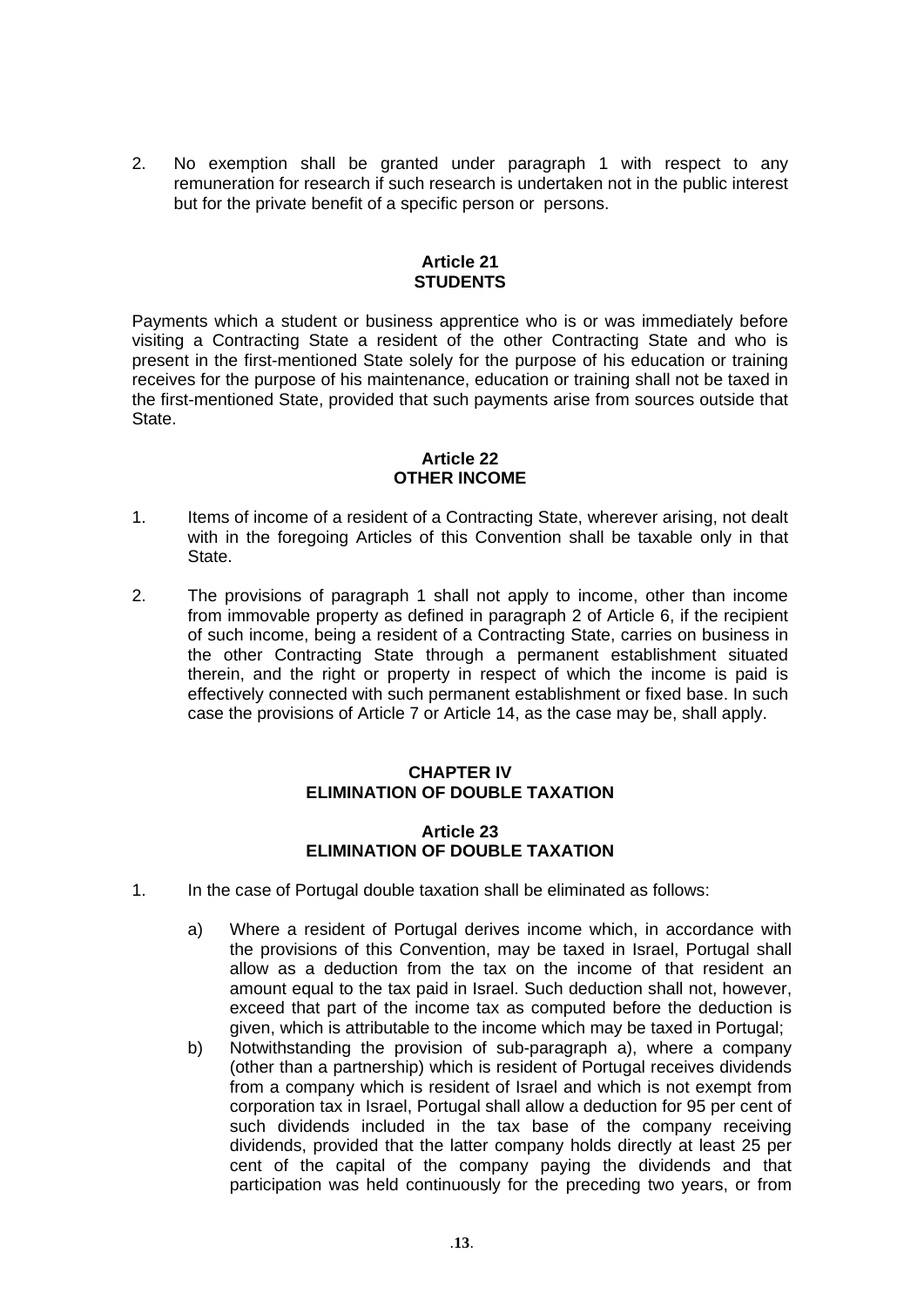the date of the incorporation of the company paying the dividends if that occurred later, but in this case only if the participation is held continuously throughout the same period.

- 2. In the case of Israel double taxation shall be eliminated as follows:
	- a) Where a resident of Israel derives income which, in accordance with the provisions of this Convention, may be taxed in Portugal, Israel shall (subject to the laws of Israel regarding the allowance of a credit of foreign taxes, which shall not affect the general principle contained in this paragraph) allow as a deduction from the tax on the income of that resident, an amount equal to the income tax paid in Portugal.
	- b) Where such income is a dividend paid by a company which is a resident of Portugal to a company which is a resident of Israel and which owns not less than 25 percent of the share capital of the company paying the dividend, the credit shall take into account Portuguese tax payable by that company in respect of its income.

Such deductions in either case shall not, however, exceed that part of the income tax, as computed before the deduction is given, which is attributable, as the case may be, to the income which may be taxed in Portugal.

3. Where in accordance with any provisions of the Convention income derived by a resident of a Contracting State is exempt from tax in that State, such State may nevertheless, in calculating the amount of tax on the remaining income of such resident, take into account the exempted income.

## **CHAPTER V SPECIAL PROVISIONS**

## **Article 24 NON-DISCRIMINATION**

- 1. Nationals of a Contracting State shall not be subjected in the other Contracting State to any taxation or any requirement connected therewith, which is other or more burdensome than the taxation and connected requirements to which nationals of that other State in the same circumstances, in particular with respect to residence, are or may be subjected. This provision shall, notwithstanding the provisions of Article l, also apply to persons who are not residents of one or both of the Contracting States.
- 2. The taxation on a permanent establishment which an enterprise of a Contracting State has in the other Contracting State shall not be less favorably levied in that other State than the taxation levied on enterprises of that other State carrying on the same activities. This provision shall not be construed as obliging a Contracting State to grant to residents of the other Contracting State any personal allowances, relieves and reductions for taxation purposes on account of civil status or family responsibilities which it grants to its own residents.
- 3. Except where the provisions of paragraph 1 of Article 9, paragraph 7 of Article 11, or paragraph 6 of Article 12, apply, interest, royalties and other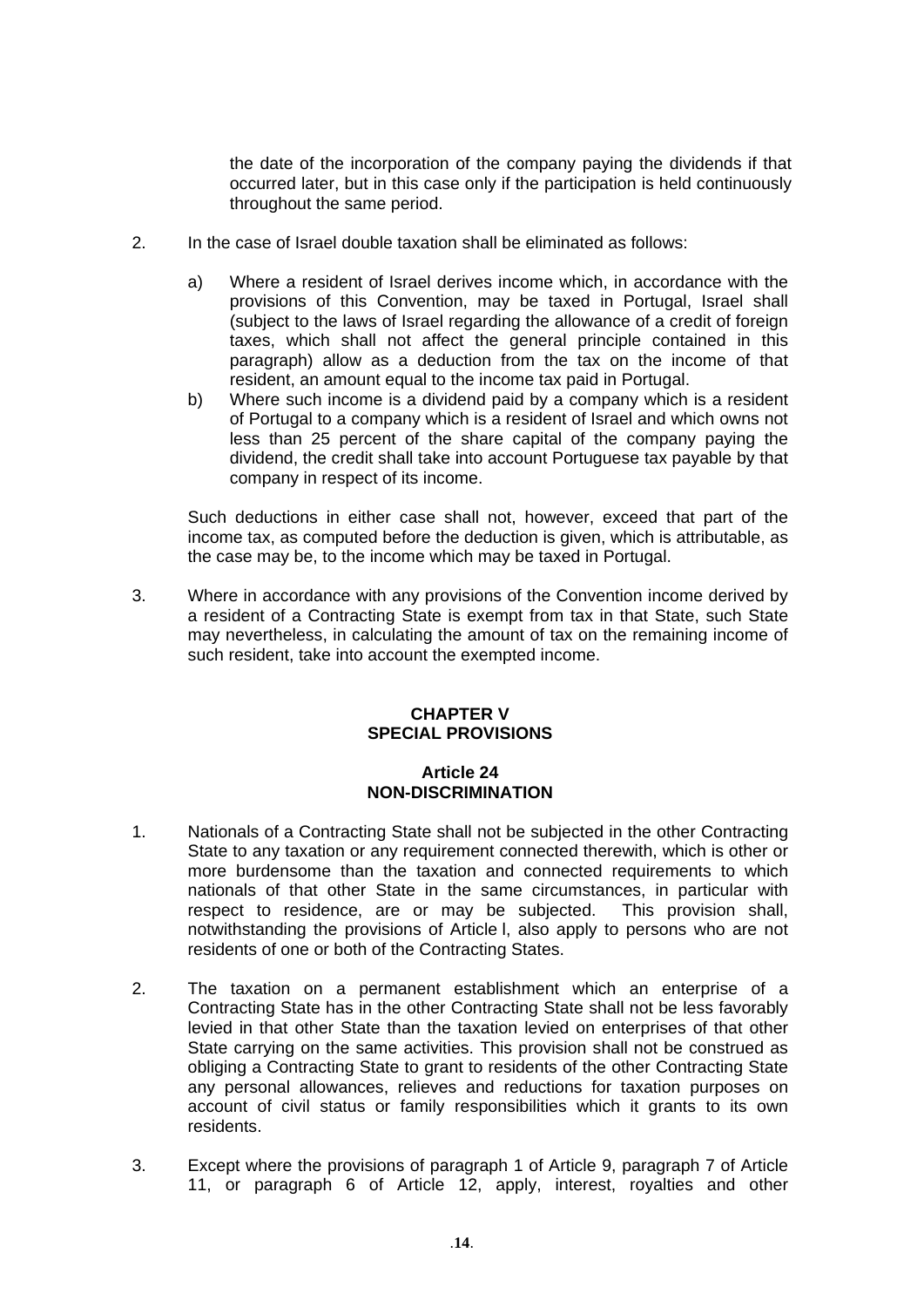disbursements paid by an enterprise of a Contracting State to a resident of the other Contracting State shall, for the purpose of determining the taxable profits of such enterprise, be deductible under the same conditions as if they had been paid to a resident of the first-mentioned State.

- 4. Enterprises of a Contracting State, the capital of which is wholly or partly owned or controlled, directly or indirectly, by one or more residents of the other Contracting State, shall not be subjected in the first-mentioned State to any taxation or any requirement connected therewith which is other or more burdensome than the taxation and connected requirements to which other similar enterprises of the first-mentioned State are or may be subjected.
- 5. The provisions of this Article shall apply only to taxes covered by this **Convention**

### **Article 25 MUTUAL AGREEMENT PROCEDURE**

- 1. Where a person considers that the actions of one or both of the Contracting States result or will result for him in taxation not in accordance with the provisions of this Convention, he may, irrespective of the remedies provided by the domestic law of those States, present his case to the competent authority of the Contracting State of which he is a resident or, if his case comes under paragraph 1 of Article 24, to that of the Contracting State of which he is a national. The case must be presented within three years from the first notification of the action resulting in taxation not in accordance with the provisions of the Convention.
- 2. The competent authority shall endeavor, if the objection appears to it to be justified and if it is not itself able to arrive at a satisfactory solution, to resolve the case by mutual agreement with the competent authority of the other Contracting State, with a view to the avoidance of taxation which is not in accordance with the Convention. Any agreement reached shall be implemented notwithstanding any time limits in the domestic law of the Contracting States.
- 3. The competent authorities of the Contracting States shall endeavor to resolve by mutual agreement any difficulties or doubts arising as to the interpretation or application of the Convention.
- 4. The competent authorities of the Contracting States may communicate with each other directly, including through a joint commission consisting of themselves or their representatives, for the purpose of reaching an agreement in the sense of the preceding paragraphs.

### **Article 26 EXCHANGE OF INFORMATION**

1. The competent authorities of the Contracting States shall exchange such information as is necessary for carrying out the provisions of this Convention or of the domestic laws of the Contracting States concerning taxes covered by this Convention insofar as the taxation thereunder is not contrary to this Convention. The exchange of information is not restricted by Article 1. Any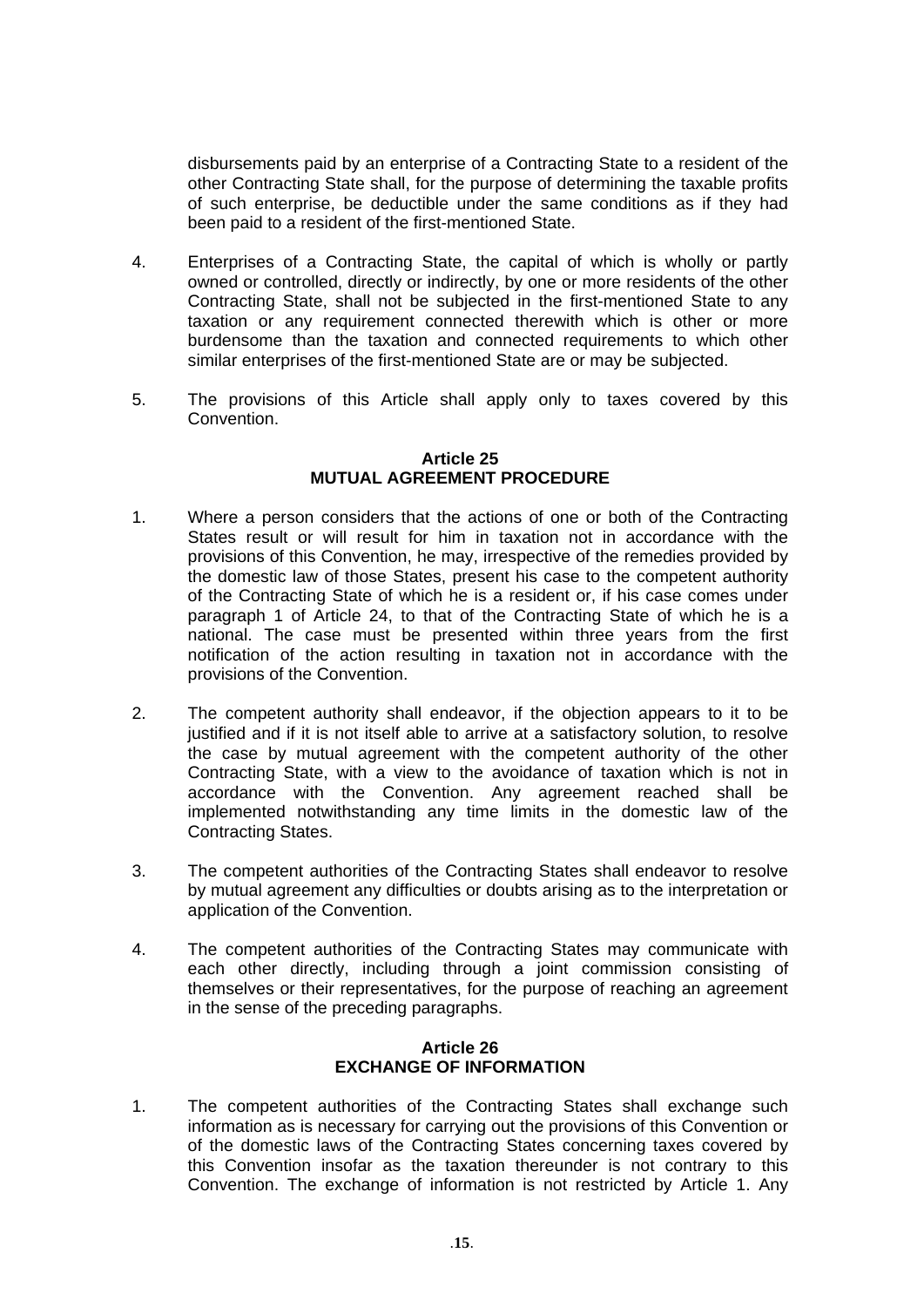information received by a Contracting State shall be treated as secret in the same manner as information obtained under the domestic laws of that State and shall be disclosed only to persons or authorities (including courts and administrative bodies) concerned with the assessment or collection of, the enforcement or prosecution in respect of, or the determination of appeals in relation to, the taxes covered by the Convention*.* Such persons or authorities shall use the information only for such purposes. They may disclose the information in public courts proceedings or in judicial decisions.

- 2. In no case shall the provisions of paragraph 1 be construed so as to impose on a Contracting State the obligation:
	- a) To carry out administrative measures at variance with the laws and administrative practice of that or of the other Contracting State;
	- b) To supply information which is not obtainable under the laws or in the normal course of the administration of that or of the other Contracting State;
	- c) To supply information which would disclose any trade, business, industrial, commercial or professional secret or trade process, or information, the disclosure of which would be contrary to public policy (ordre public).

### **Article 27 MEMBERS OF DIPLOMATIC MISSIONS AND CONSULAR POSTS**

Nothing in this Convention shall affect the fiscal privileges of members of diplomatic missions and consular posts under the general rules of international law or under the provisions of special agreements.

## **CHAPTER VI FINAL PROVISIONS**

### **Article 28 ENTRY INTO FORCE**

- 1. Each Contracting State shall notify the other, in writing, through diplomatic channels, the completion of the procedures required by its laws for the entering into force of this Convention. The Convention shall enter into force thirty days after the date of reception of the latter of these notifications.
- 2. The provisions of this Convention shall have effect:
	- a) in respect of taxes withheld at source, thirty days after the date in which this Convention enters into force;
	- b) in respect of other taxes, as to income arising in any fiscal year beginning on or after the first day of January of the year in which this Convention enters into force.

### **Article 29 TERMINATION**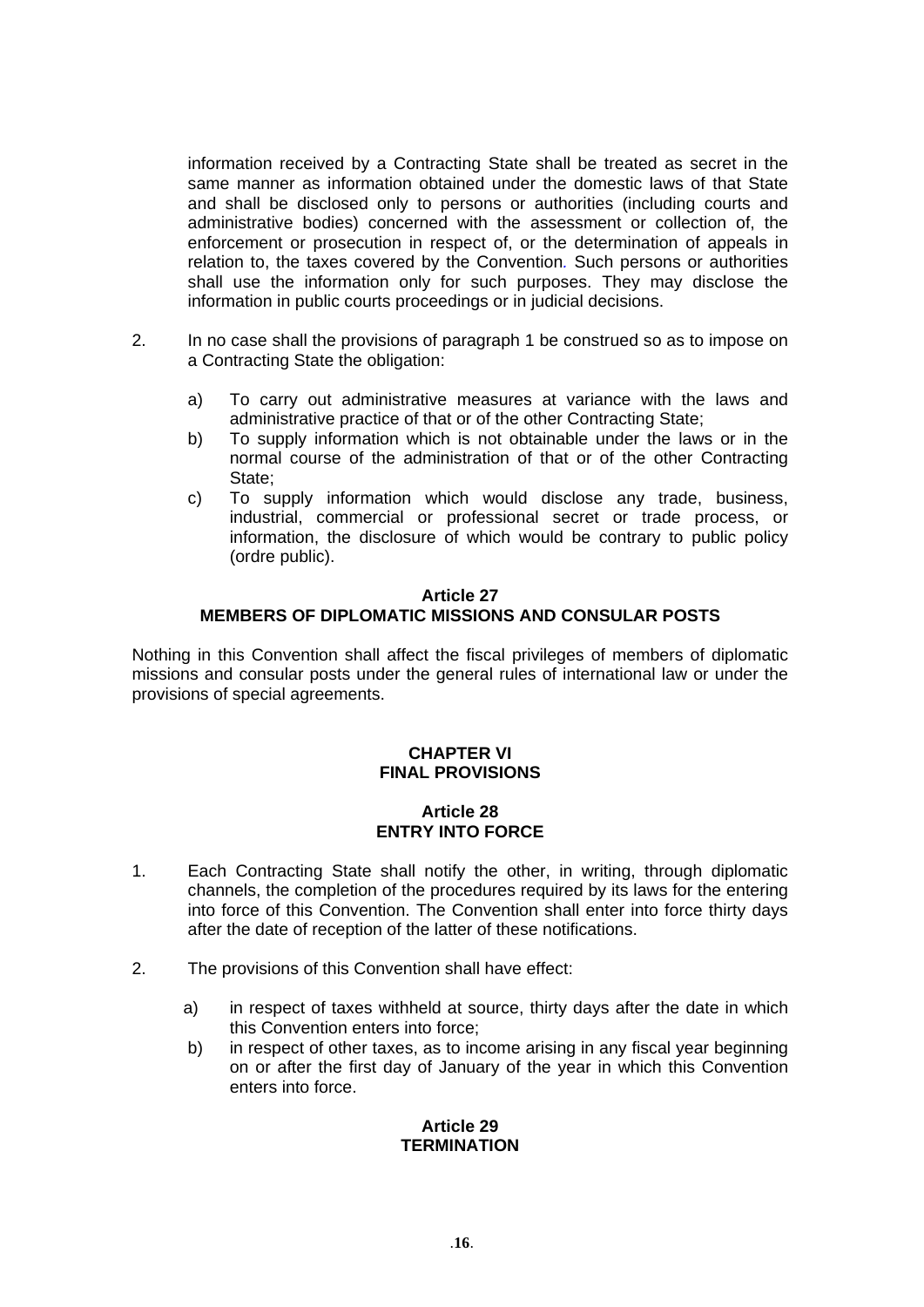- 1. This Convention shall remain in force until terminated by a Contracting State. Either Contracting State may terminate the Convention, through diplomatic channels, by giving notice of termination at least six months before the end of any calendar year beginning after a period of five years from the date of its entry into force.
- 2. In such event, the Convention shall cease to have effect:
	- a) in respect of taxes withheld at source, the fact giving rise to them appearing on or after the first day of January of the year next following that specified in the said notice of termination;
	- b) in respect of other taxes, as to income arising in the fiscal year beginning on or after the first day of January of the year next following that specified in the said notice of termination.

IN WITNESS WHEREOF the undersigned, duly authorized thereto, have signed this Convention.

Done in duplicate at .......... this ...... day of .........., 200....., which corresponds to the ......... day ........ of the Hebrew Calendar, in the Portuguese, Hebrew and English languages, all texts being equally authentic. In case of any divergence of interpretation of the text of this Convention, the English text shall prevail.

| For the Portuguese Republic | For the Government of<br>the State of Israel |
|-----------------------------|----------------------------------------------|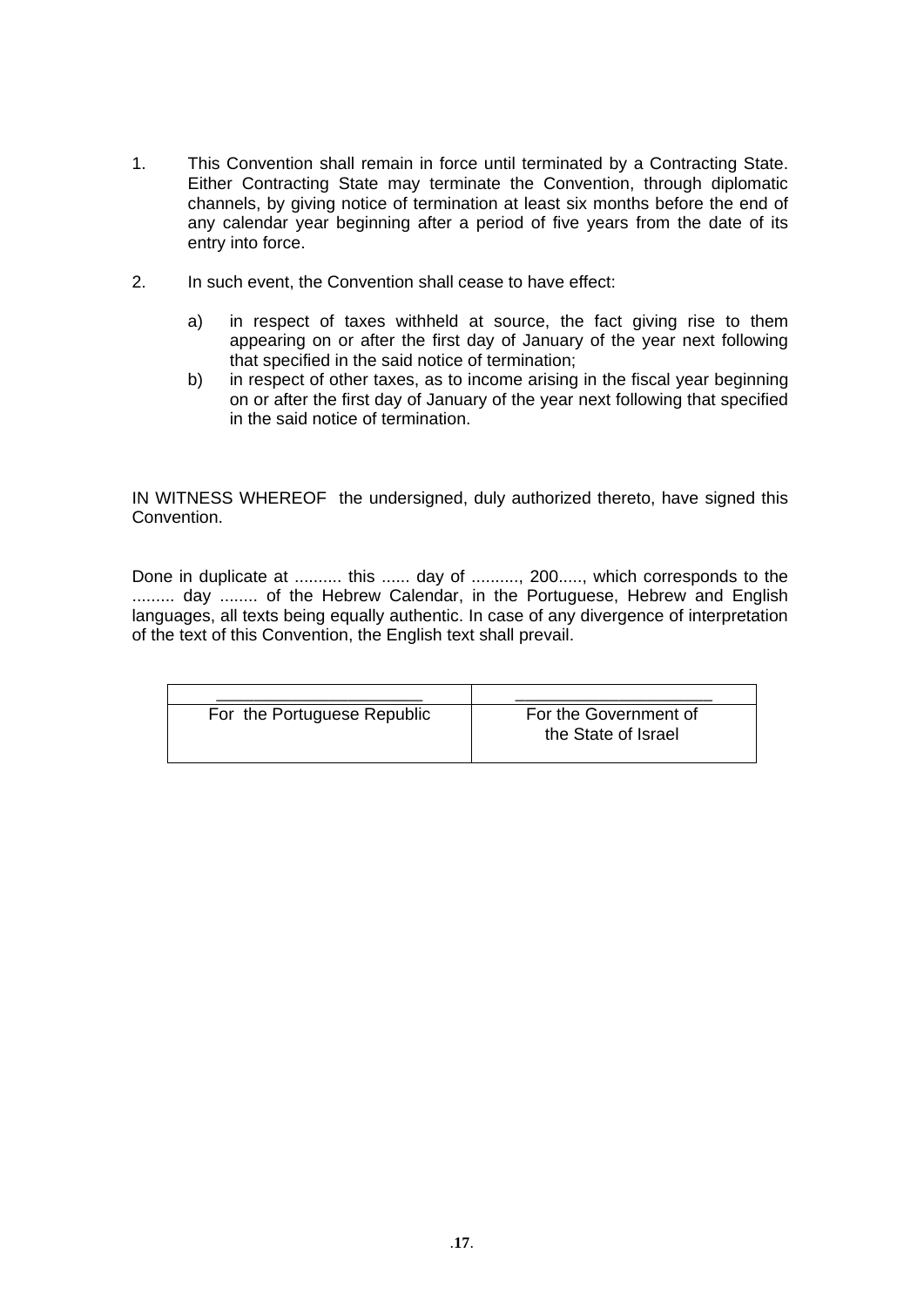# **PROTOCOL**

At signing the Convention for the Avoidance of Double Taxation and the Prevention of Fiscal Evasion with respect to Taxes on Income between the Portuguese Republic and the Government of the State of Israel, the undersigned have agreed upon the following provisions, which form an integral part of the Convention:

#### **1.** *Ad* **Article 2, paragraph 1, Article 4, paragraph 1, Article 11, paragraph 3, and Article 19, paragraphs 1 (a), 2 (a) and 3**

It is understood that the term «political or administrative subdivisions» presently refers to the Portuguese autonomous regions of Azores and Madeira.

### **2.** *Ad* **Article 2**

 Should Portugal or Israel introduce a tax on capital, the Contracting States shall consult each other to reach an agreement regarding the extension of the scope of the Convention to taxes on capital.

### **3.** *Ad* **Article 3, paragraph 2**

 With respect to Israel, the term «law» in paragraph 2 of Article 3 includes rules, regulations, administrative directives and court decisions of the State of Israel.

## **4.** *Ad* **Article 8, paragraph 3**

 Whenever companies from different countries have agreed to carry on an air transportation business together in a form of a consortium or a similar form of association, the provisions of paragraph 1 shall apply to such part of the profits of the consortium or association as corresponds to the participation held in that consortium or association by a company that is a resident of a Contracting State.

## **5.** *Ad* **Article 9, paragraph 2**

 It is understood that the adjustment shall be made if that other State referred to in this paragraph considers the adjustment justified.

#### **6.** *Ad* **Article 10, paragraph 3**

It is understood that the term «dividends» as used in this Article also includes profits attributed under an arrangement for participation in profits («associação em participação»).

### **7.** *Ad* **Article 11, paragraph 4**

It is understood that interest paid to the seller, and in connection with the selling, of any industrial, commercial or scientific equipment, or any merchandise sold by